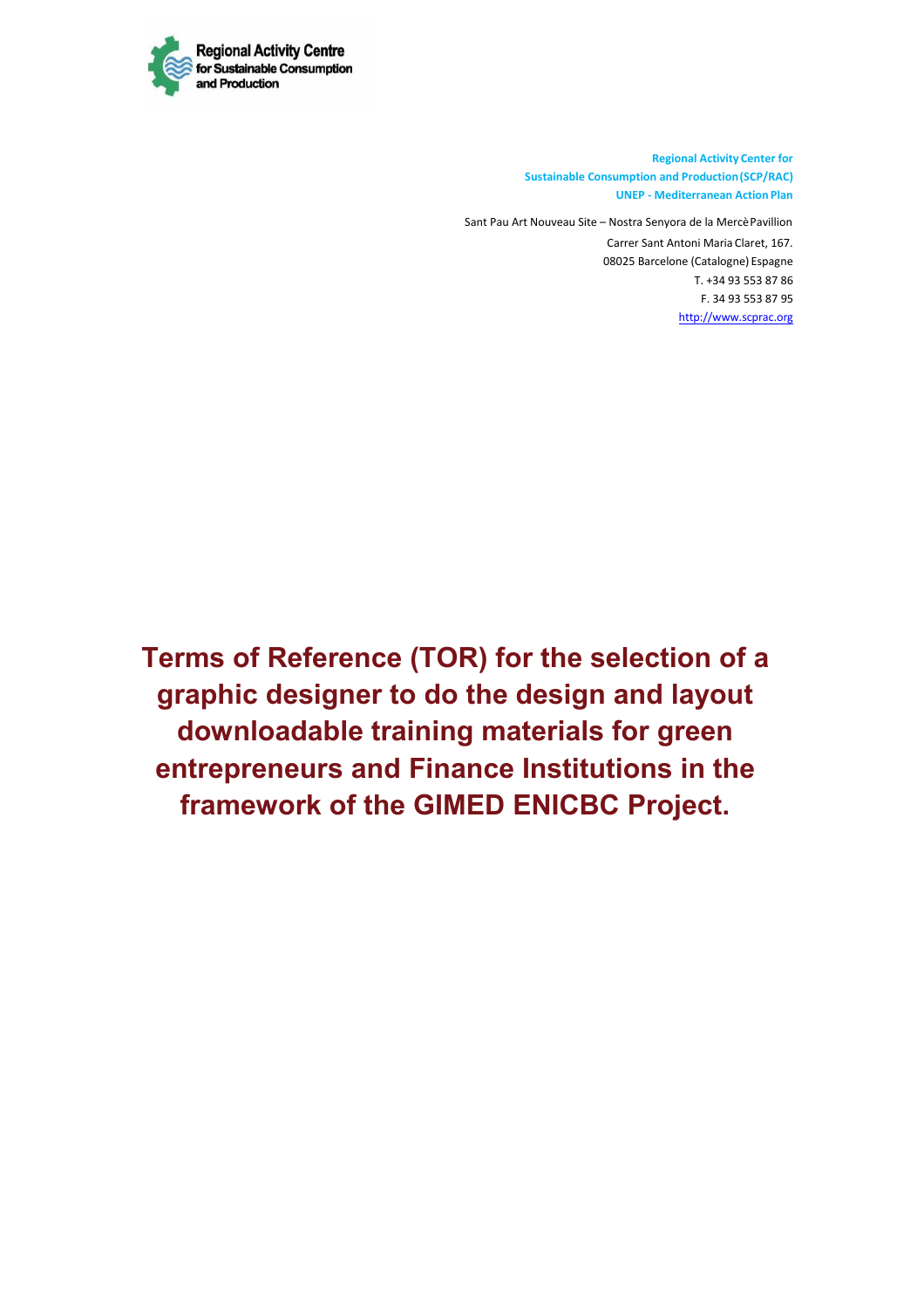

# **1 Background**

The Regional Activity Centre for Sustainable Consumption and Production (hereinafter SCP/RAC) is a centre for international cooperation on development and innovation based on the sustainable consumption and production approach.

The Centre is one of the Regional Activity Centres established in the framework of UNEP/Mediterranean Action Plan, the programme of UN Environment established to support the member countries of the Barcelona Convention. Under that institutional framework, SCP/RAC has an official mandate from the countries as centre that engages in international cooperation with Mediterranean countries on development and innovation in the business sector.

The Centre is based in Barcelona and it is legally hosted by the Catalan Waste Agency, a public service agency considered a reference organization in waste prevention and management and the promotion of circular economy.

ARC-SCP/RAC is the coordinator partner of the Green Impact MED Project - Positive Investments for Positive Impacts (GIMED), a new EU-funded project under the ENI-CBC Med Programme aiming at supporting green entrepreneurs to better access finance and market in the Mediterranean.

GIMED's main goal is to support entrepreneurs, particularly young and women, to better access to finance and markets in 5 Mediterranean countries: Spain, Lebanon, Palestine, Tunisia, Egypt and Italy. On the ground, the project will train and coach eco-innovators and encourage financiers to invest in the Mediterranean eco-innovation sector. Project partners are Catalan Waste Agency/ARC (Spain), Berytech (Lebanon), Leaders Organisation (Palestine), Conect (Tunisia), Alexandria Business Association (Egypt) and Fondazione di Comunità cittá di Messina (Italy).

ARC-SCP/RAC is also responsible of managing the development of the tools for the capacity building workshops and coaching sessions for access to finance and markets.

This ToR refers to the graphic design of the access to market and e.learning for Finance Insitutions main virtual and downloadable materials that have to be developed by ARC-SCP/RAC within the GI MED project.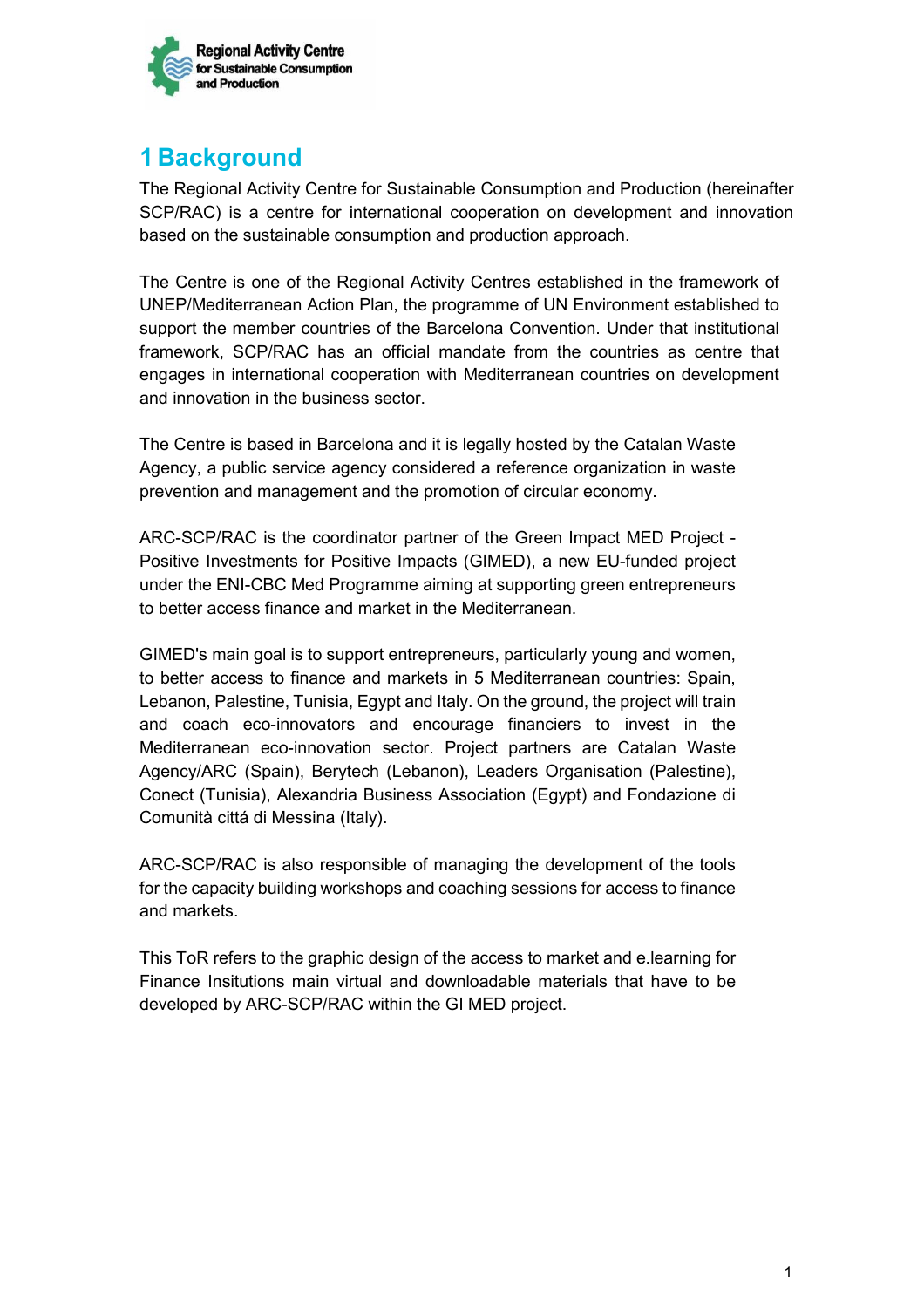

# **2 Objective**

The objective of this Terms of Reference (ToR) is to call for graphic designers that will do the design and layout of the Access to Market and E.learning for FIs training materials.

## **3 Description of Work**

The service provider will undertake the following work:

#### **1. Creation of the layout concepts**

SCP/RAC will brief the provider on the main aspects to be taken into account including visual mood, chromatic and the main graphic elements such as infographics and icons used in the virtual space that will host the materials produced. The objective is that the provider understands the project and the communication requirements. Based on that, the provider will create the design and layout concepts that will have to be validated by SCP/RAC.

We consider design and visual aspect as key criteria to attract the beneficiaries to use the whole e.learning materials or some parts of it. We aim having a visual layout where is easy to read and distinguish the information. According to that, we would like to present the information in blocks/items rather than having long paragraphs.

#### **2. Design application**

The provider will apply the layout concepts to the e.learning materials according the sections they refers to: Access to Market and e.learning for Finance Institutions. The material to be designed will correspond to around 60 pages and will consists of the following elements:

- The design of 30 downloadable training pages of Access to Market exercises
- The design of the business cases' stories for Finance Institutions. There will be around 15 business cases telling "the history of the business journey" of each company. Each business case form will have 2 pages (30 pages total).
- The design or re-design of 15 diagrams and infographics.
- The search or design of icons representing environmental, economic or social aspect or the adaptation of already used graphic elements.
- Selection of pictures to be included in the materials

## **4 Deliverables and calendar**

The provider will start the work after the validation of their offer by the contractor. The design of the Access to Market session will have the priority.

| ∟Deliverable <sup>।</sup>                                    | <b>Deadline</b>     |
|--------------------------------------------------------------|---------------------|
| #1. Creation of the layout concept and the other<br>elements | Middle of June 2020 |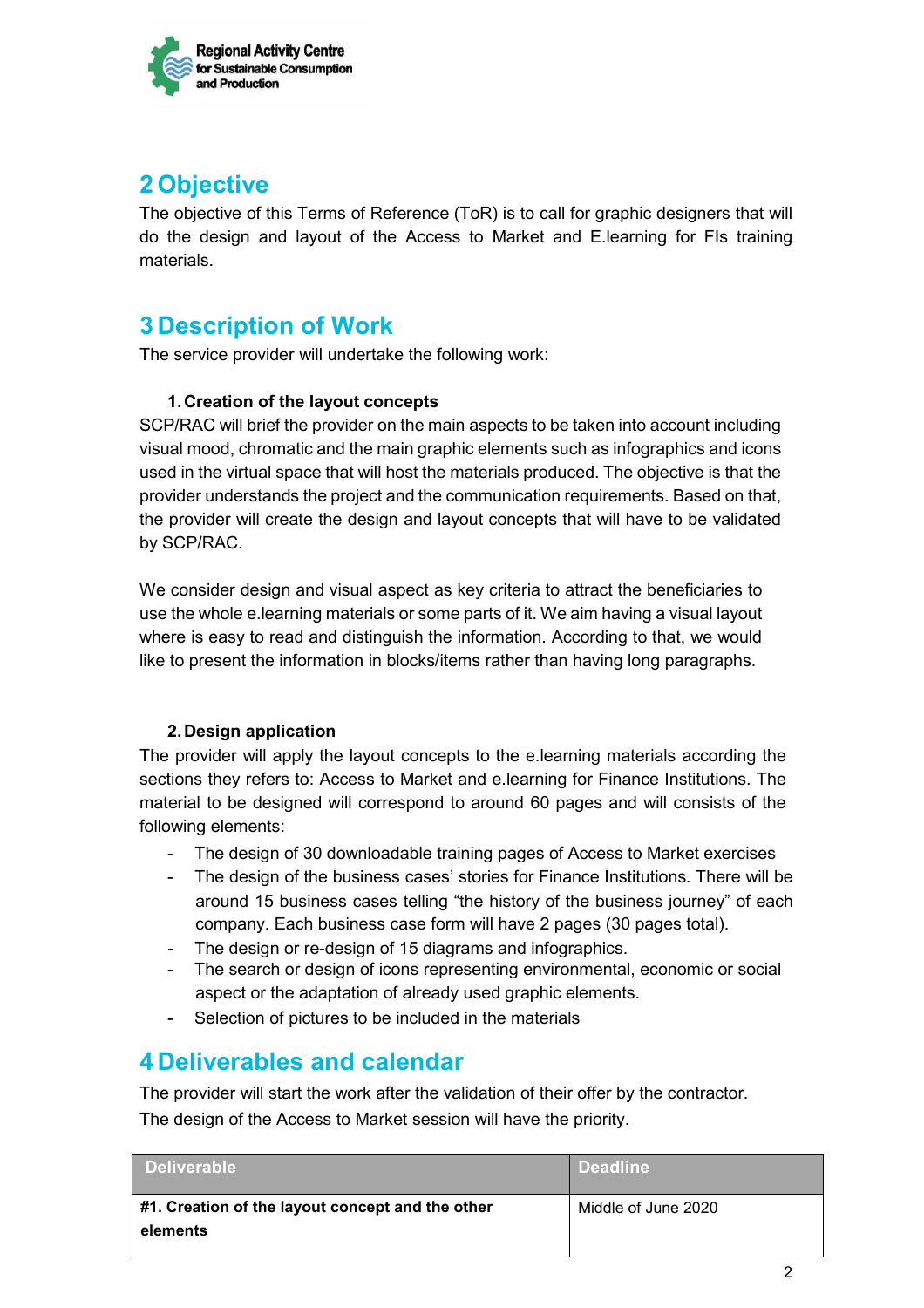

#### **#2. Design application**

 $\triangleright$  Submission of the first version 1st week of July 2020

 $\triangleright$  Submission of the final version  $4<sup>th</sup>$  week of July 2020

# **5 How to apply and selection process**

The candidates should submit the following documents:

- 1. Technical proposal (max 2 pages) based on the template in the Annex 1
- 2. A 2-page prototype design of the business cases telling "the history of the business journey" based on the Annex 2.
- 3. Financial offer: The service provider should state the total financial cost of the activities expressed in euro (where relevant including taxes) in the proposal.
- 4. Bank form filled in, signed and stamp by the bank as given in the Annex 3. This can be submitted once the technical evaluation of the offer is done.

Offers must be sent to cpani@scprac.org and aruzo@scprac.org with the subject "Graphic designer – GIMED project" before **21th May 2020, midday (Central European Summer Time).** 

#### *Important :*

The header of the **technical and financial offers** must clearly note the candidate data (Name, address, country, telephone, email and fiscal identity number or other official number) and those of the Contractor: « Regional Activity Center for Sustainable Consumption and Production / Agència de Residus de Catalunya / Carrer Dr. Roux nº 80 / 08017 Barcelona, Spain / NIF: Q-5856373-E ».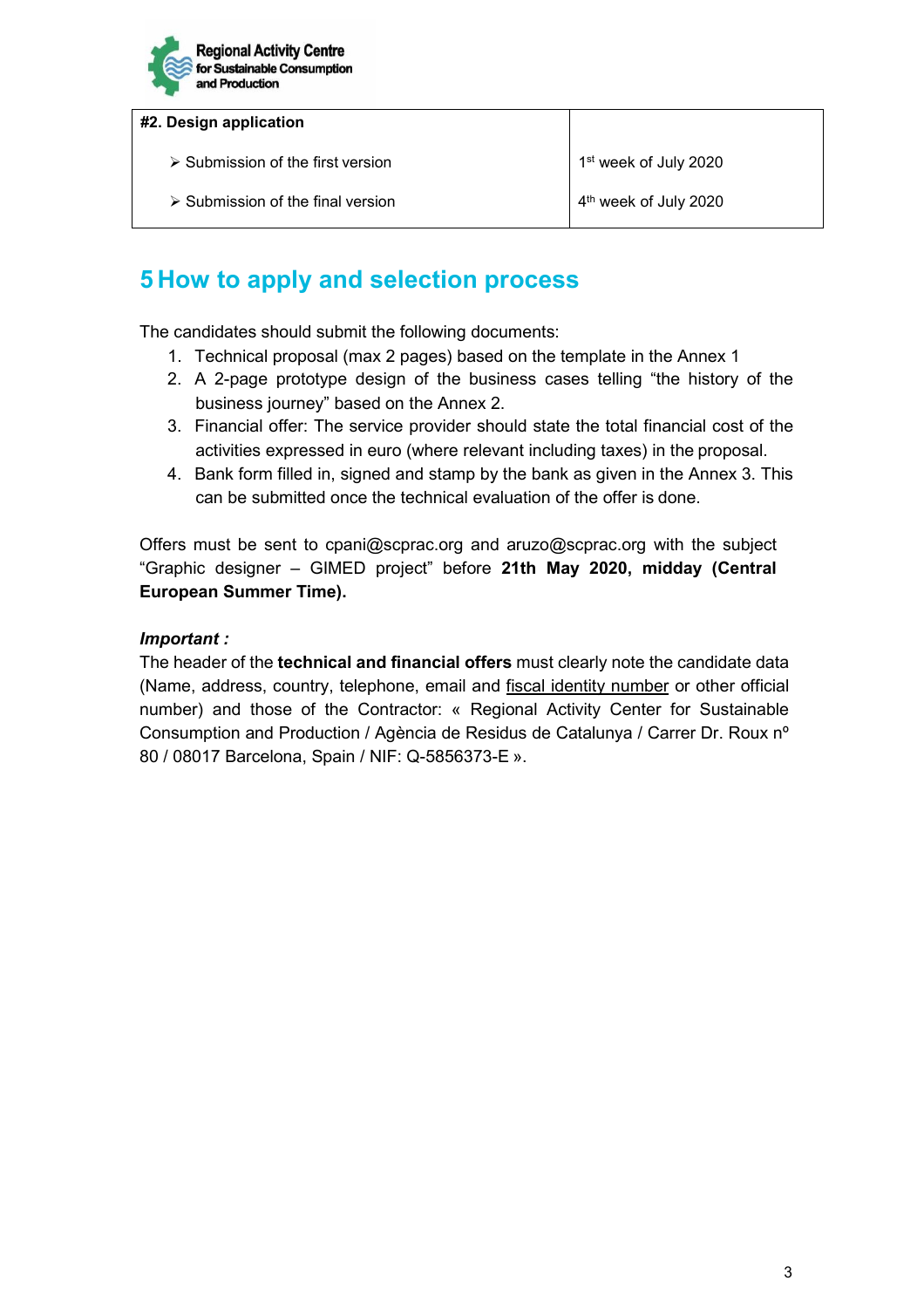

#### **The maximum amount for this consultancy is 6,000 € (taxes included).**

All candidates will be notified the reception of the offers.

Offers will be assessed according to the following criteria and scores:

| <b>Points</b>        | <b>Criteria</b>                                  |
|----------------------|--------------------------------------------------|
| Maximum 50<br>points | Quality of the technical offer and the prototype |
| Maximum 50<br>points | Financial offer                                  |

### **6 Selection and payments**

The winning candidate will be notified by email on the selection of the offer. From that moment on work can start according to the calendar.

2 payments:

- 30% once the Access to market design is completed
- 70% once all the work is completed.

Payments will be done in a period of **60 days after reception and validation of the invoice**. The Contractor is not responsible for banking costs that might be applied by the consultant(s) bank, nor for changes in currency exchange.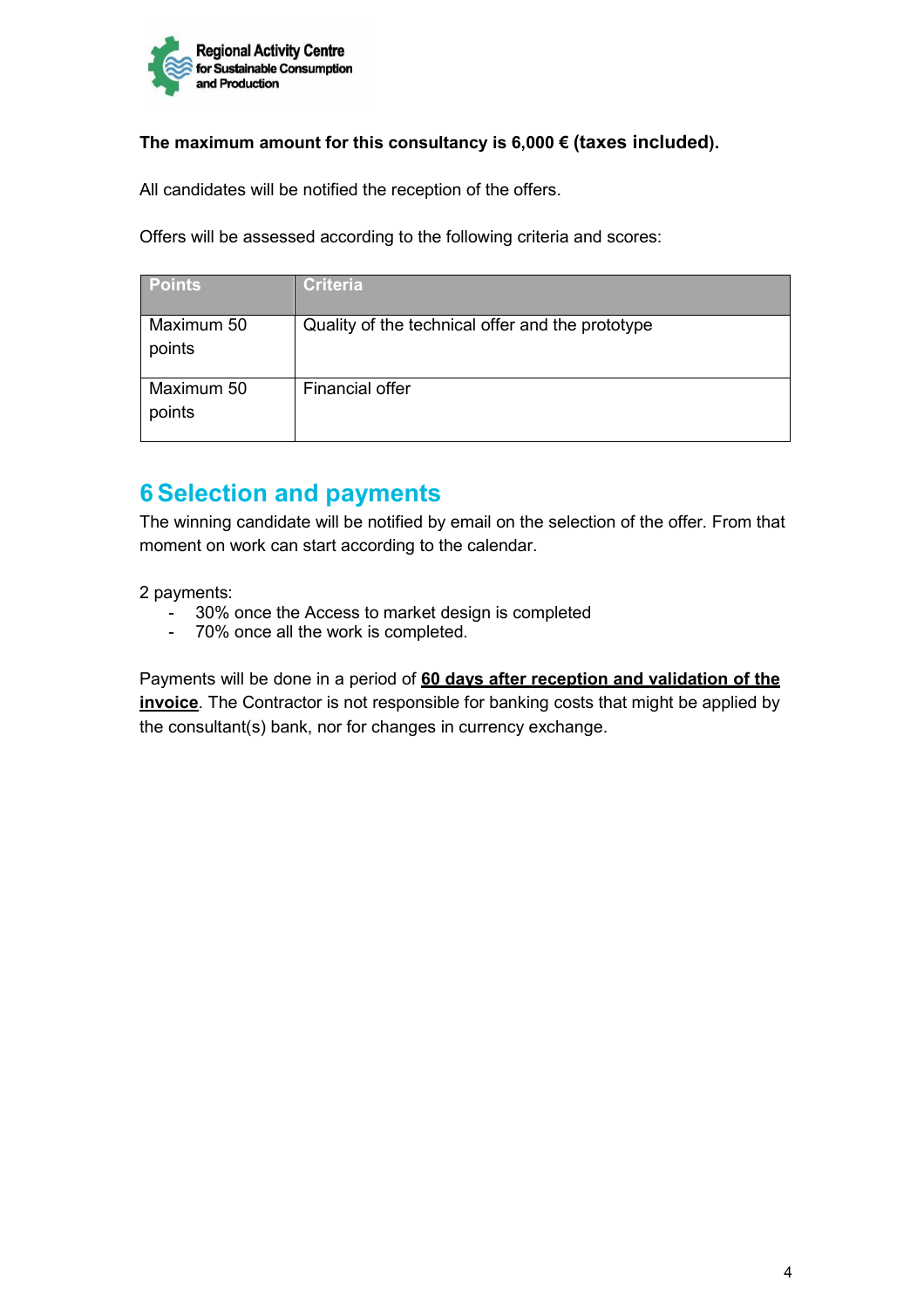

# **Annex 1 Offer template**

**From:** 

**Name: XXXXXX** 

**Address: XXXXXXXXXXXX** 

**Country: XXXXXXXXX** 

**Phone:** 

**VAT nº or Tax ID: xxxxxx** 

**To:** 

**Regional Activity Center for Sustainable Consumption and Production** 

**Agència de Residus de Catalunya** 

**C/Dr. Roux núm. 80** 

**08017 Barcelona, Spain** 

**NIF: Q-5856373-E** 

- **1) Tasks description**
- **2) Implementation schedule**
- **3) Financial offer**
- **4) Profile and references**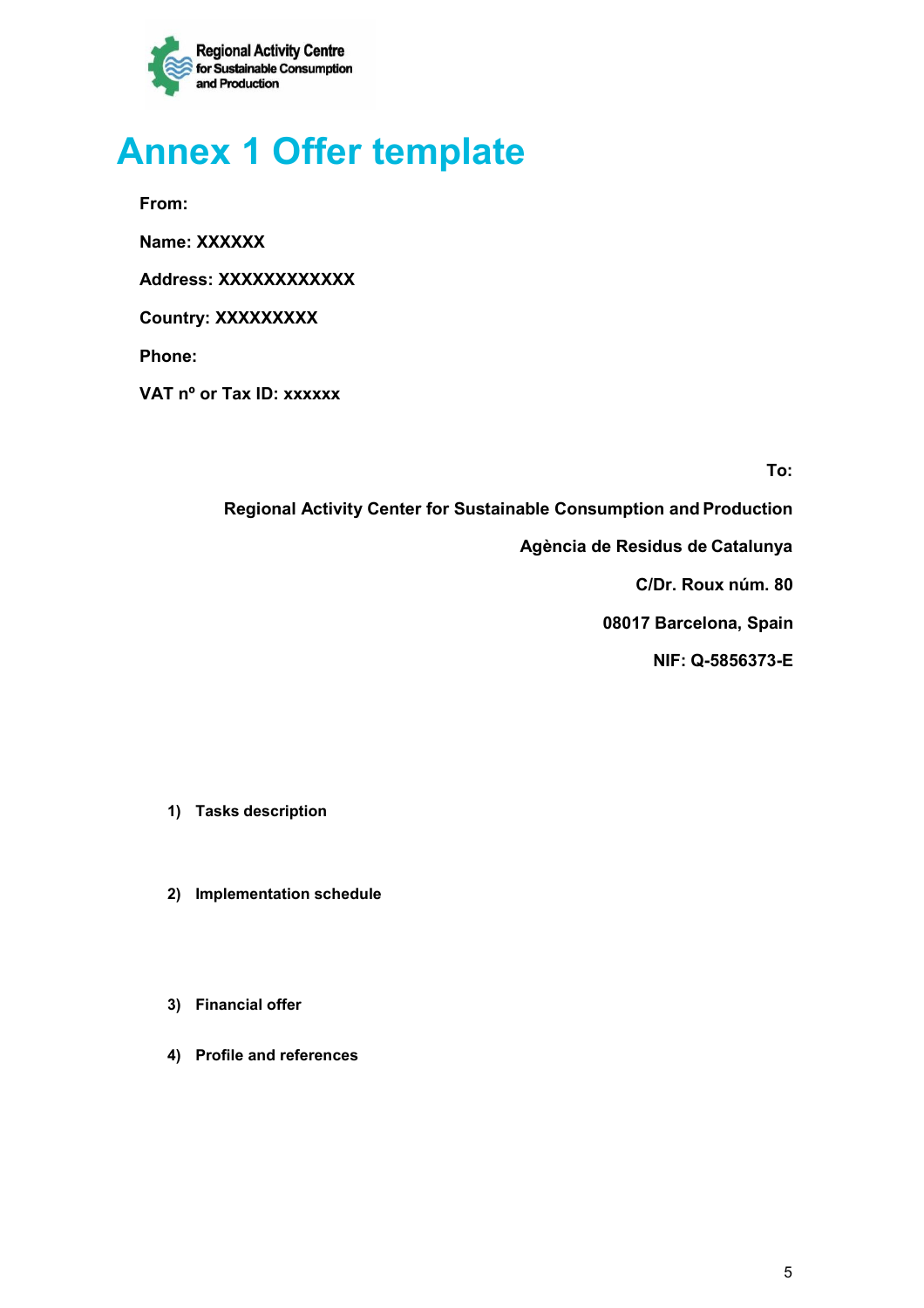

# **Annex 2 business case**

| Company name                            | FabricAID                                                                                                                                                               |
|-----------------------------------------|-------------------------------------------------------------------------------------------------------------------------------------------------------------------------|
| <b>Founded</b>                          | 2017                                                                                                                                                                    |
| Location                                | Lebanon                                                                                                                                                                 |
| <b>Sector</b>                           | Resource efficiency and sustainable waste management                                                                                                                    |
| <b>SDGs</b>                             | 1, 8, 12                                                                                                                                                                |
| Type of support                         | Investment                                                                                                                                                              |
| received                                | Equity                                                                                                                                                                  |
|                                         | Grants                                                                                                                                                                  |
| <b>Impact indicators</b>                | - Environmental Impact: More than 100,000 Kg of clothes collected<br>and more than 30,000 pieces up-cycled.                                                             |
|                                         | - Social Impact: 13 refugees employed; 15,000 items sold to<br>underprivileged individuals. More than 10,000 vulnerable individuals<br>able to buy affordable clothing. |
| <b>Business description and journey</b> |                                                                                                                                                                         |

It is estimated that 5% of solid waste in Lebanon comes from textiles like clothes and fabric. FabricAID was founded as a business solution helping to solve the garbage problem, and also supporting disadvantaged people. This social enterprise enables underprivileged people to get decent clothing at affordable prices while reducing fabric waste. FabricAID collects clothes either from partnering NGOs or through their smart clothing collection bins. Collected clothes appropriate for reuse are sorted into over 50 categories to be sold through one of FabricAID's own permanent shops located in very underprivileged and remote areas for prices ranging between \$0.3 to \$2 per item.

FabricAID distribution channels maintain a dignifying shopping experience, similar to the one provided by traditional clothes retailers (clothes neatly displayed, price labels, changing rooms, personalised advice).

Twenty percent of the clothing FabricAID collects are not of high enough quality to be washed and resold at second-hand stores.

Those clothes that are inappropriate to be reused are shredded into small pieces to be used as stuffing in upcycled furniture. This stuffing has proved to be as comfortable as the traditional material. Their goal is to reach zero fabric waste.

There has also been exploration of resale of damaged items, and those unsuitable for refugees, through the RemAID programme. This programme sells damaged goods for reuse in the making of upholstery padding in collaboration with the Orphan Welfare society, and those items unsuitable for refugees are processed into unique vintage fashion items by the ESMOD Fashion School and the NGO Sawa for Development and Aid, to be sold at fashion shows to middle-class customers.

Since it was founded, FabricAID has won 17 competitions and collected \$130,000.

In February 2018, FabricAID won a competition called "Get in the Ring Beirut", providing \$2,500 and a spot in the Global Meetup in Portugal to represent Lebanon.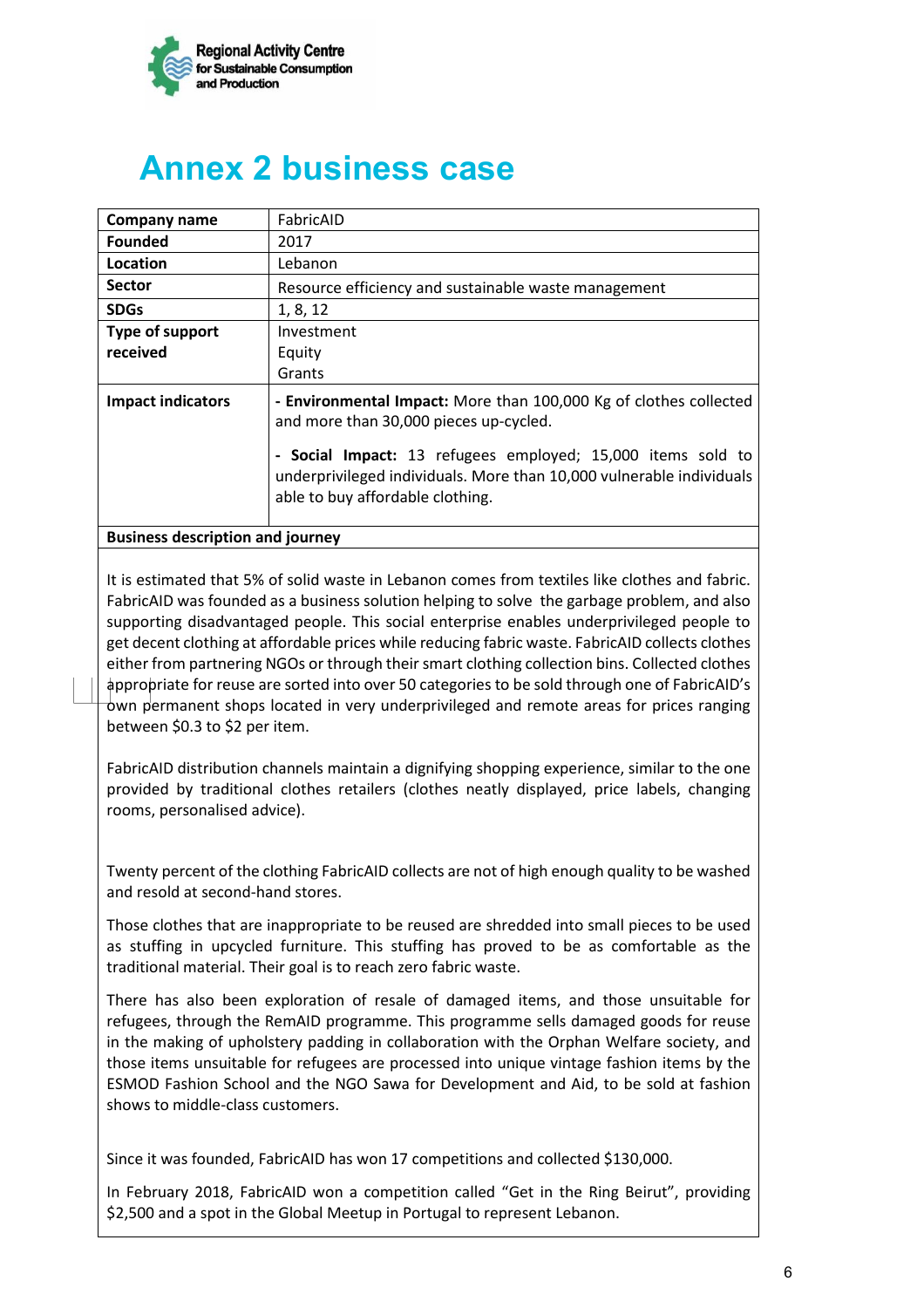

In 2018 FabricAID benefitted from the Global social venture competition prize by Berytech and won the  $1<sup>*</sup>$  international prize competing with 19 different countries, getting access to international visibility and access to a grant.

In 2019 FabricAID, passed the due diligence of Alfanar, for a total amount of £146,621 in investment.

In 2019, Foundation Diane invested in FabricAID and became a shareholder of equity (owning a bit less of 10%) .

Their goal for the future is to find other passionate, young social entrepreneurs to help expand FabricAID in other countries, namely Jordan, Egypt, and Morocco.

| Website or other    | https://www.fabricaid.me/                                              |
|---------------------|------------------------------------------------------------------------|
| information sources |                                                                        |
| Any other comments  |                                                                        |
| or information you  |                                                                        |
| want to share about |                                                                        |
| your fundraising    |                                                                        |
| experience          |                                                                        |
| Quote               | "Our goal is to deliver good quality clothing into the hands of people |
|                     | who need them, while also reducing fabric waste."                      |